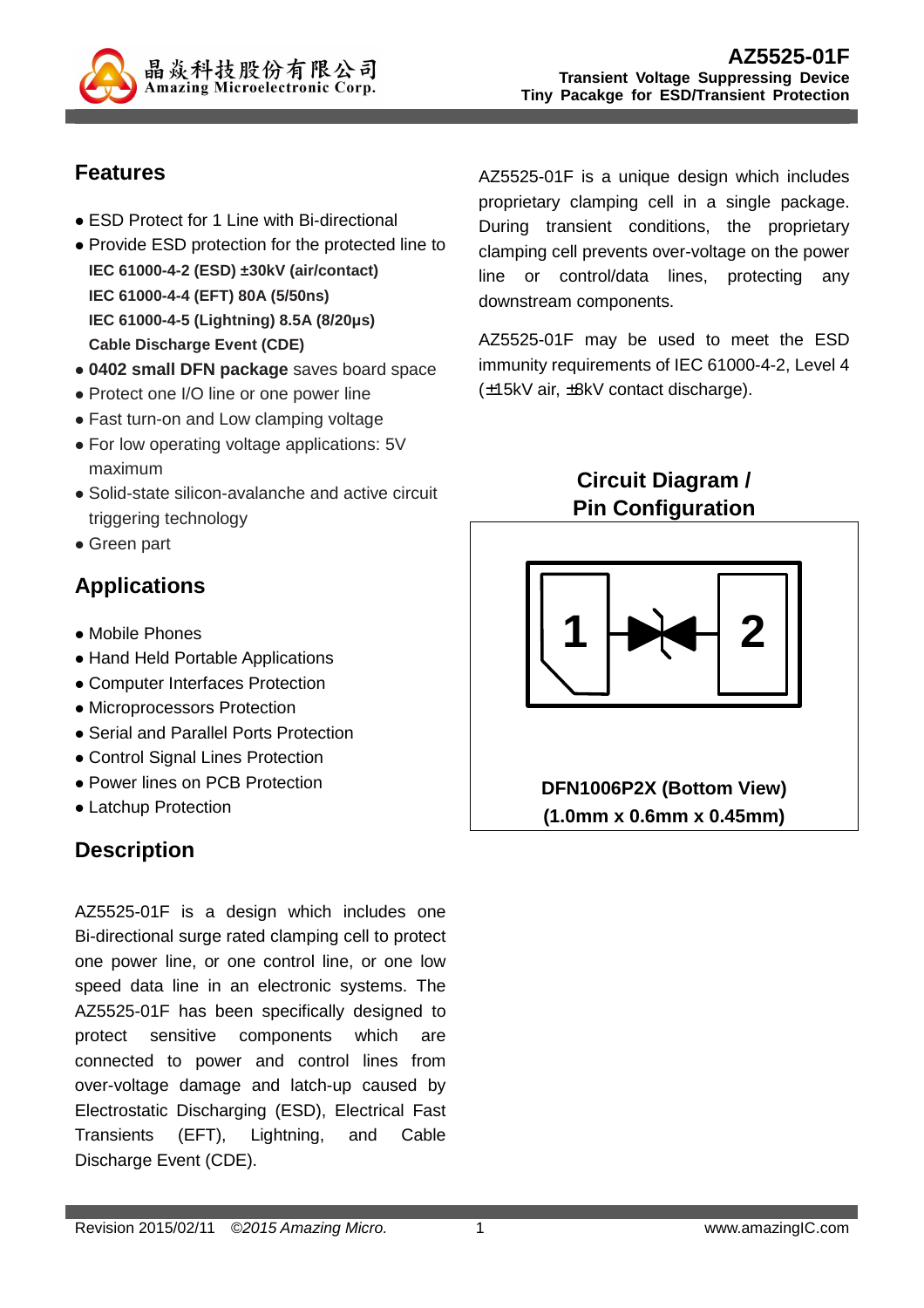

#### **SPECIFICATIONS**

| <b>ABSOLUTE MAXIMUM RATINGS</b>   |                             |                 |                      |  |
|-----------------------------------|-----------------------------|-----------------|----------------------|--|
| <b>PARAMETER</b>                  | <b>SYMBOL</b>               | <b>RATING</b>   | <b>UNITS</b>         |  |
| Peak Pulse Current (tp =8/20us)   | IPP                         | 8.5             | A                    |  |
| <b>Operating Supply Voltage</b>   | $V_{DC}$                    | ±5.5            |                      |  |
| ESD per IEC 61000-4-2 (Air)       | V <sub>ESD</sub>            | ±30             | kV                   |  |
| ESD per IEC 61000-4-2 (Contact)   |                             | ±30             |                      |  |
| <b>Lead Soldering Temperature</b> | $\mathsf{T}_{\mathsf{SOL}}$ | 260 (10 sec.)   | $\mathrm{C}$         |  |
| <b>Operating Temperature</b>      | $\mathsf{T}_{\textsf{OP}}$  | $-55$ to $+85$  | $\mathrm{C}$         |  |
| Storage Temperature               | $\mathsf{T}_{\text{STO}}$   | $-55$ to $+150$ | $\mathrm{C}^{\circ}$ |  |

| <b>ELECTRICAL CHARACTERISTICS</b> |                        |                                               |             |            |            |              |
|-----------------------------------|------------------------|-----------------------------------------------|-------------|------------|------------|--------------|
| <b>PARAMETER</b>                  | <b>SYMBOL</b>          | <b>CONDITIONS</b>                             | <b>MINI</b> | <b>TYP</b> | <b>MAX</b> | <b>UNITS</b> |
| Stand-Off Voltage                 | <b>V<sub>RWM</sub></b> | $T=25^{\circ}C$ .                             | $-5$        |            | 5          | $\vee$       |
| Leakage Current                   | $I_{\text{L}eak}$      | $V_{RWM} = \pm 5V$ , T=25 °C.                 |             |            | 1          | μA           |
| <b>Breakdown</b><br>Voltage       | $V_{BV}$               | $I_{\text{RV}}$ = 1 mA, T=25 °C.              | 5.6         |            | 9          | $\vee$       |
| <b>Surge Clamping</b><br>Voltage  | $V_{\text{surge\_CL}}$ | $I_{PP}$ =5A, tp=8/20 $\mu$ s, T=25 °C.       |             | 9          | 11         | $\vee$       |
| <b>ESD Clamping</b><br>Voltage    | $V_{ESD\_CL}$          | IEC 61000-4-2 ±6kV, T=25 °C, Contact<br>mode. |             | 10         |            | $\vee$       |
| Channel Input<br>Capacitance      | $C_{N}$                | $V_R = 0V$ , f = 1MHz, T=25 °C.               |             | 27         | 32         | pF           |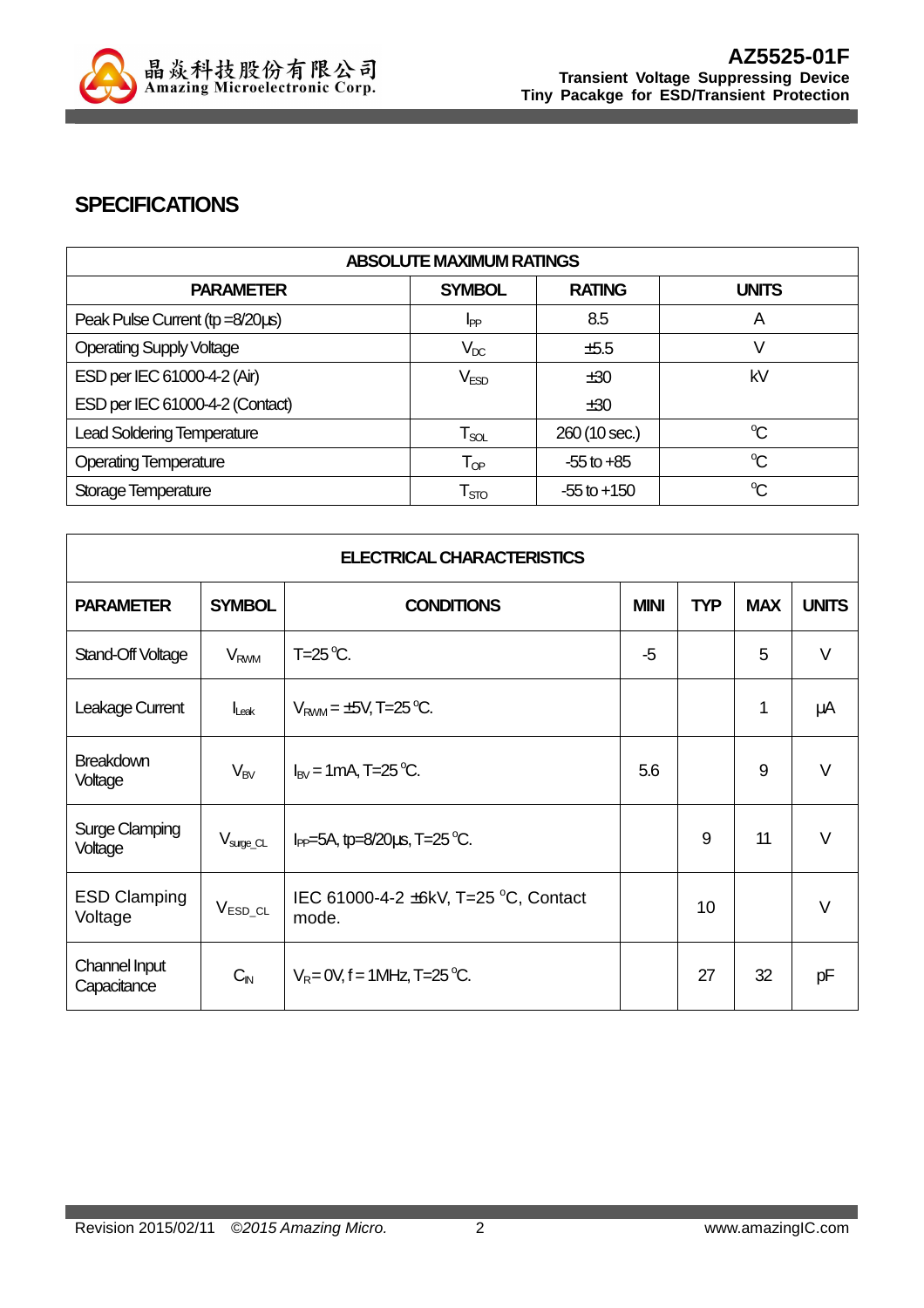

# **Typical Characteristics**

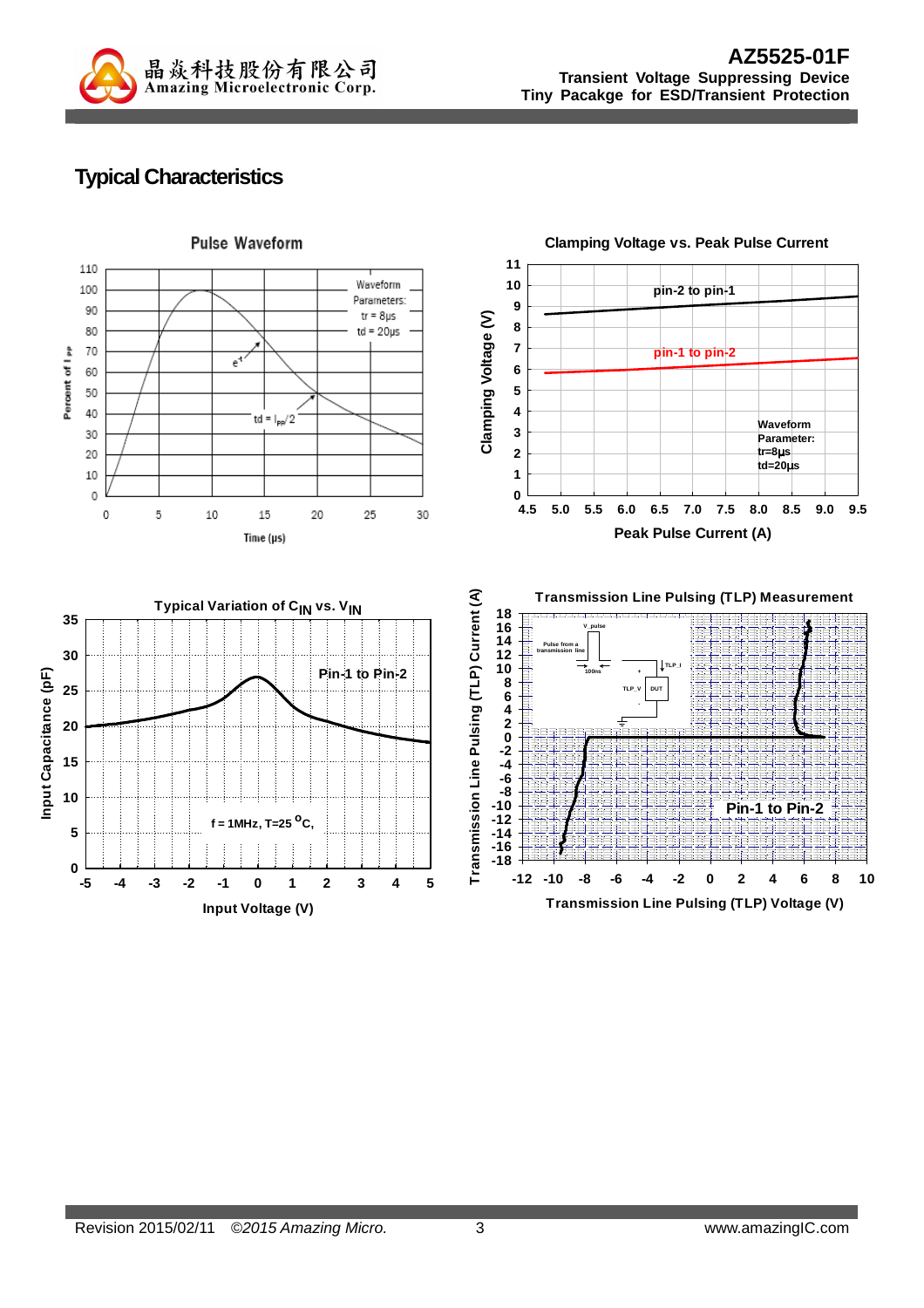

#### **Applications Information**

The AZ5525-01F is designed to protect one line against System ESD/EFT/Lightning pulses by clamping it to an acceptable reference. It provides bi-directional protection.

The usage of the AZ5525-01F is shown in Fig. 1. Protected line, such as data line, control line, or power line, is connected at pin 1. The pin 2 is connected to a ground plane on the board. In order to minimize parasitic inductance in the board traces, all path lengths connected to the pins of AZ5525-01F should be kept as short as possible.

In order to obtain enough suppression of ESD induced transient, good circuit board is critical. Thus, the following guidelines are recommended:

- Minimize the path length between the protected lines and the AZ5525-01F.
- Place the AZ5525-01F near the input terminals or connectors to restrict transient coupling.
- The ESD current return path to ground should be kept as short as possible.
- Use ground planes whenever possible.
- NEVER route critical signals near board edges and near the lines which the ESD transient easily injects to.



**Fig. 1**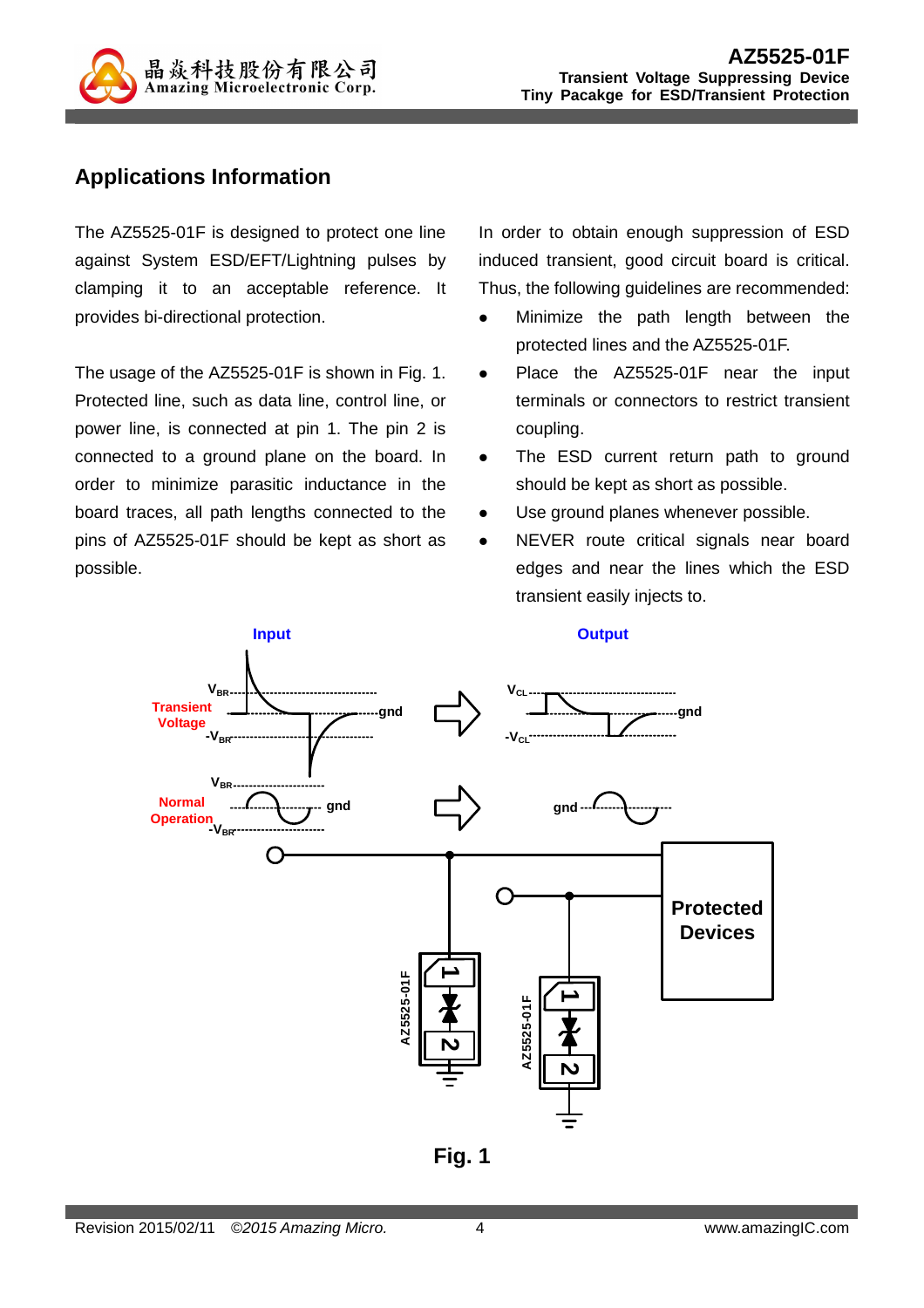

Fig. 2 shows another simplified example of using AZ5525-01F to protect the control line, low speed

data line, and power line from ESD transient stress.



**Fig. 2**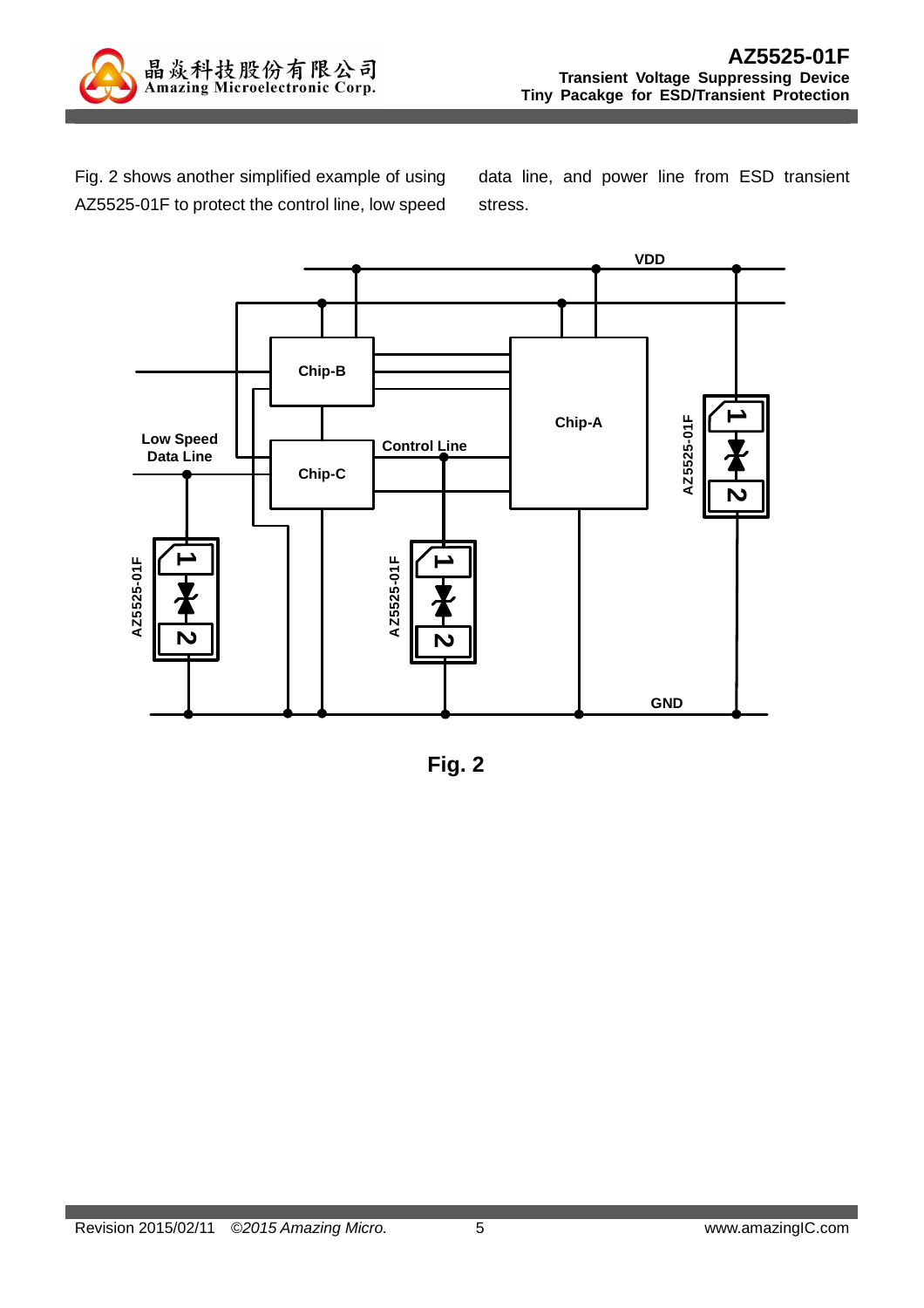

#### **Mechanical Details**





|               |      | <b>Millimeters</b> | <b>Inches</b> |       |  |
|---------------|------|--------------------|---------------|-------|--|
| <b>Symbol</b> | min  | max                | min           | max   |  |
| A             | 0.95 | 1.05               | 0.037         | 0.041 |  |
| в             | 0.55 | 0.65               | 0.022         | 0.026 |  |
| C             | 0.41 | 0.50               | 0.016         | 0.020 |  |
| D             | 0.45 |                    | 0.018         |       |  |
| E             | 0.20 | 0.30               | 0.008         | 0.012 |  |
| F             | 0.45 | 0.55               | 0.018         | 0.022 |  |



#### **(Unit: mm)**

This LAND LAYOUT is for reference purposes only. Please consult your manufacturing partners to ensure your company's PCB design guidelines are met.

### **MARKING CODE**

Notes:



**Top View** 

| <b>Part Number</b>         | <b>Marking Code</b> |
|----------------------------|---------------------|
| AZ5525-01F<br>(Green Part) |                     |

Note : Green means Pb-free, RoHS, and Halogen free compliant.